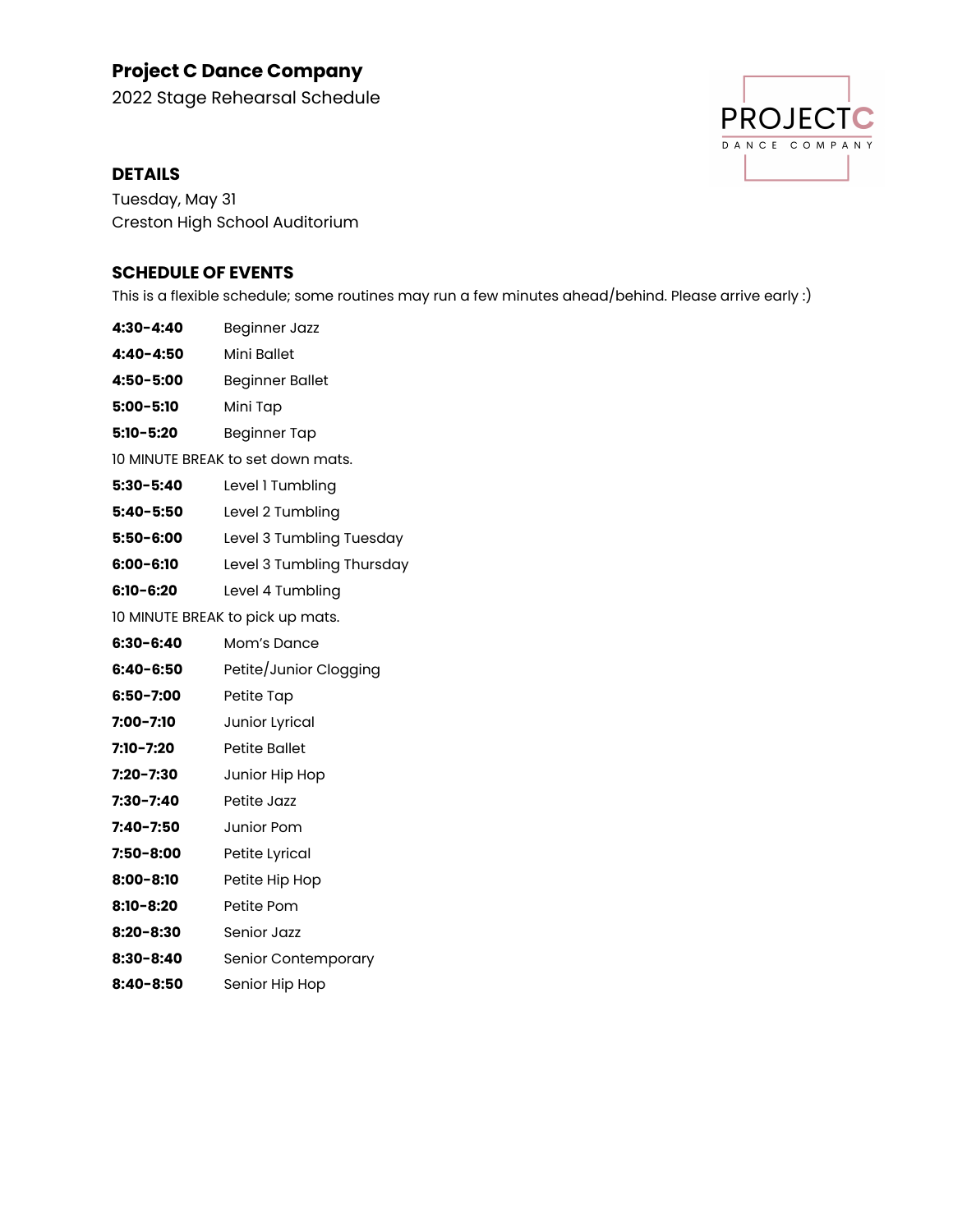## **Project C Dance Company**

2022 Dress Rehearsal

## **DETAILS**

Thursday, June 2 | 5:30PM Showtime, 5:15PM Arrival Time Creston High School Auditorium

## **SHOW ORDER**

- 1. "Survivor" Senior Contemporary
- 2. "Believer" Petite Hip Hop
- 3. "Queen Bee" Caidence Competition Solo
- 4. "Never Give Up" Junior Pom
- 5. "A Million Dreams" Petite Ballet
- 6. "Everywhere I Go" Emma Competition Solo
- 7. "D.R.E.A.M" Beginner Jazz
- 8. "Believe In Me" Petite Junior Clogging
- 9. "Fabulous" Zoey Competition Solo
- 10. "Water Under the Bridge" Senior Team Contemporary (Sat show), "It's My Life" Senior Jazz (Sun show)
- 11. "You Say" Petite Lyrical
- 12. "Applause" (sat show) "Will Not Say Goodbye" (sun show) Jordyn Competition Solos
- 13. "B.E.A.T" Ella, Zoey Competition Duet
- 14. "Sissy That Walk" Rendon Competition Solo
- 15. "Girls Just Wanna Have Fun" Mother Daughter Dance
- 16. "Get Back Up Again" Mini Tap
- 17. "That Power" Junior Hip Hop

## **15 min intermission to lay mats (dress rehearsal we will try to keep it at 10 min)**

- 18. "Im A Believer" Level 1 Tumbling
- 19. "Nothing's Gonna Stop Me Now" Level 2 Tumbling
- 20. "Unstoppable" Level 3 Tumbling Tuesday
- 21. "You Make My Dreams Come True" Level 3 Tumbling Thursday
- 22. "Stronger" Level 4 Tumbling

#### **Intermission to pick up mats**

- 23. "Dream On" Senior Hip Hop
- 24. "You Are My Sunshine" Junior Competition Team Lyrical
- 25. "Do You Believe In Magic?" Beginner Tap
- 26. "Something To Dance For" Petite Jazz
- 27. "Vertigo" Trinity Competition Solo
- 28. "Party Girls" Tiny Jazz Team
- 29. "A Dream Is A Wish Your Heart Makes" Mini Ballet
- 30. "I Had A Dream" Junior Lyrical
- 31. "Night Crawling" Senior Competition Clog
- 32. "Come Alive" Petite Tap
- 33. "Exhale" Alexa Competition Solo
- 34. "Here Come The Monsters" Competition Open Group
- 35. "Watch Me" Petite Pom
- 36. "Black or White" Jalyn Competition Senior Solo
- 37. "How Far I'll Go" Beginner Ballet
- 38. "Hallucinate" (sat show) "False Confidence" (sun show) Emma Trinity Competition Duet
- 39. "Take Me Out To The Ballgame" Junior Competition Hip Hop Team
- 40. "Don't Stop Believing" Full Cast Finale in recital shirts